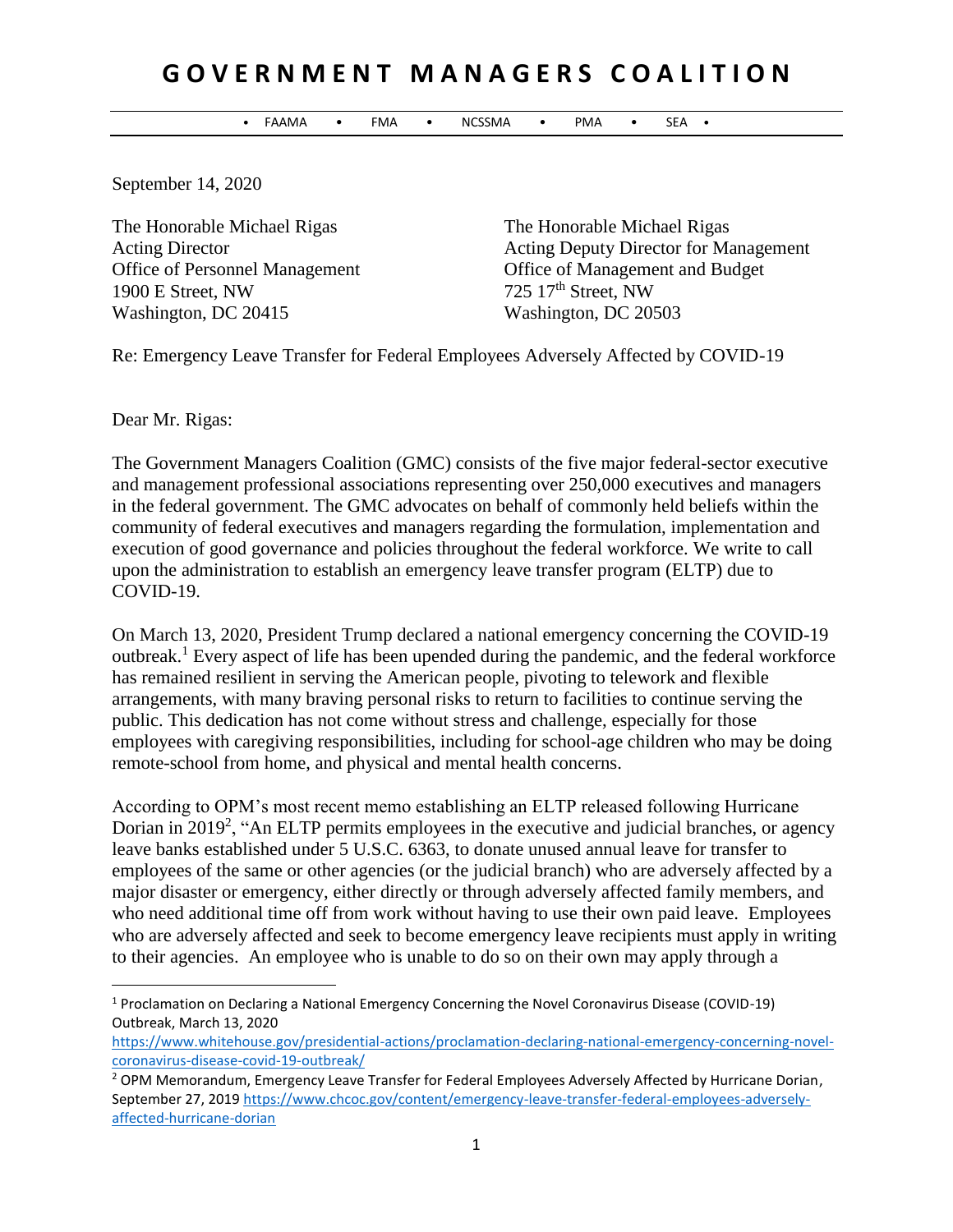## **G O V E R N M E N T M A N A G E R S C O A L I T I O N**

• FAAMA • FMA • NCSSMA • PMA • SEA •

personal representative (5 CFR 630.1105). The ELTP will be in place to assist approved leave recipients as the need for donated annual leave becomes known."

Agencies are responsible for managing an ELTP and are charged with doing so by OPM's guidance, given they "are in the best position to determine whether, and how much, donated annual leave is needed by their employees and which of their employees have been adversely affected by the emergency within the meaning of OPM regulations. They are also in the best position to quickly facilitate the transfer of donated annual leave within their agencies."

Due to the ongoing management challenges that the COVID-19 pandemic presents for our workforce, the GMC believes the federal government would benefit from the establishment of an ELTP, both as a management tool and as a means by which to support our workforce. An ELTP would be a novel solution, especially for employees with caregiving responsibilities affected by school and daycare closures.

- 1. There is no material cost to the agency the program is funded with donated annual leave balances.
- 2. This helps parents with non-portable work have an avenue to apply for additional annual leave.
- 3. This helps the agency spend down accrued annual leave balances.
- 4. This provides a vehicle for employees to spend down their use-or-lose annual balance.

Based on the March 13, 2020, Presidential Declaration, as well as ongoing interpretations of COVID-19 as a disaster for the purposes of invoking presidential authorities under the Defense Production Act as well as the Stafford Act, we call on the administration to establish an ELTP due to COVID-19. Doing so would empower agencies with a tool they may employ to benefit their dedicated employees who have worked so hard for taxpayers during this entire pandemic.

Thank you for considering the GMC's perspective. Please contact Jason Briefel [\(jbriefel@shawbransford.com\)](mailto:jbriefel@shawbransford.com) if you wish to further discuss this subject.

Sincerely,

 $\overline{a}$  , and the contract of the contract of the contract of the contract of the contract of the contract of the contract of the contract of the contract of the contract of the contract of the contract of the contract o

MCKAY GERBER CRAIG CARTER President President

Carter nove

FAA Managers Association Federal Managers Association